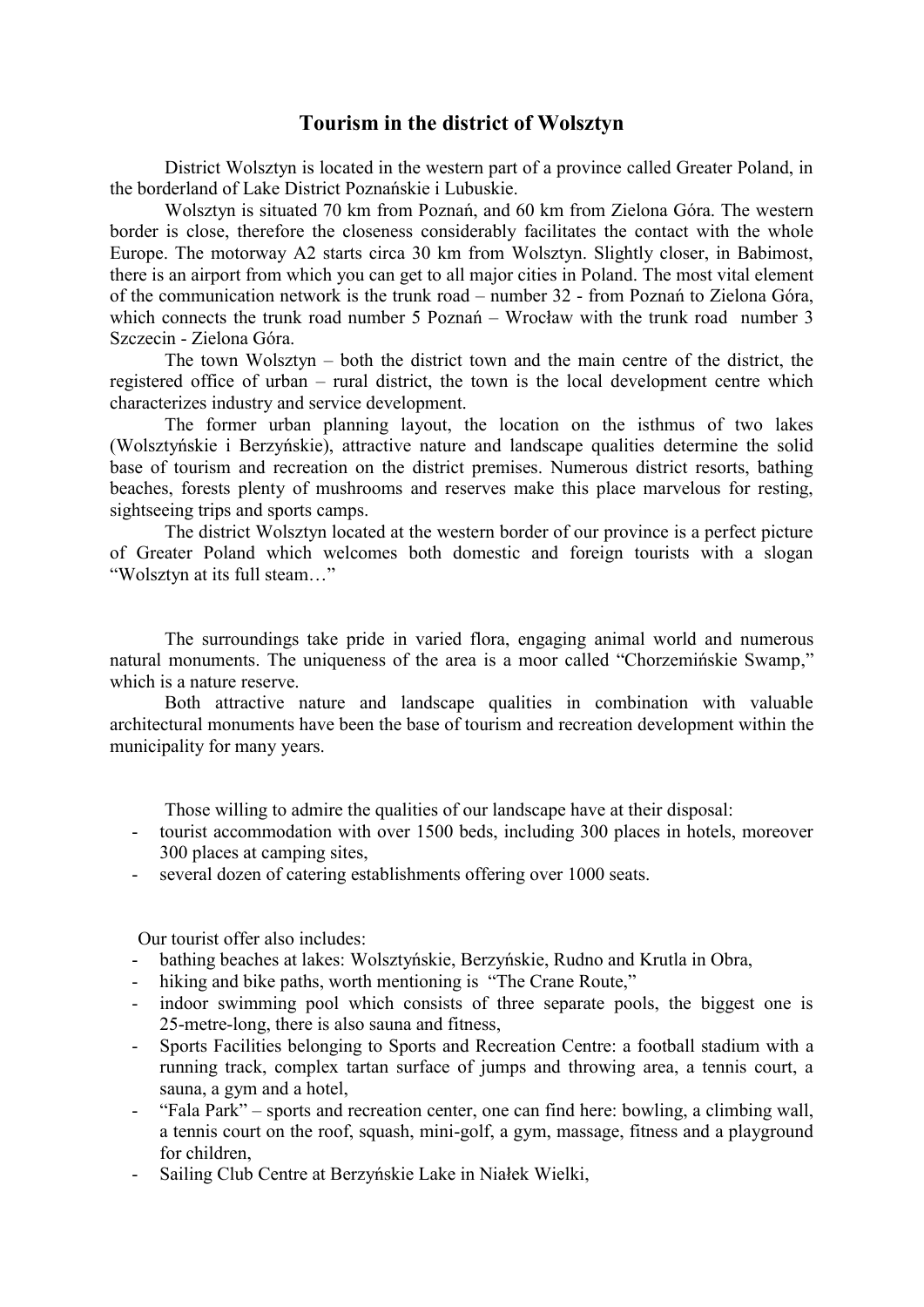The base for Longbow Fraternity in Krutla – next to Obra – with a modern shooting range and a set of stands for the activity.

### **Places worth visiting**

**"The Steam Engine Depot**" in Wolsztyn – it has been opened for over 100 years where one can see an old steam locomotive which sets off on a tour. There are about 20 steam locomotives in various series. We pride in "The Beautiful Helena" – a polish steam locomotive Pm36-2 which was honoured with a gold medal at the International Fair in Paris. Every year in May Wolsztyn becomes the home of many thousands of Steam Engine Lovers who arrive in Wolsztyn to see the spectacular event which is called "The Parade of Steam Engines"

**"Marcin Rożek Museum" –** a famous sculptor who used to live and create in the thirties of XX century. The house where you can admire the works of the artist was built according to his invention. The house includes sculptural and painting workshops, also a garden which is decorated with the works of the artist. In 1968 the local authorities of Wolsztyn opened the museum of its name on the basis of private work collection which belonged to Marcin Rożek's sister – Jadwiga. In the interior, which is typical of the thirties, one can find a permanent exposition which is devoted to Marcin Rożek's life and work. Two rooms are allotted for temporary exhibitions.

**"Robert Koch Museum"** – is located on the ground floor of a building where Robert Koch used to live. Not only are the mementos of the great scientist exhibited here, which are the remains of his life in Wolsztyn, but also those ones from other countries where he conducted his research. Stylish furniture and display cases together with the photos and the copies of his documents clearly depict the spirit of that period of time under what conditions Robert Koch used to work.

**Open-air Ethnographic Museum of Folk Construction of Western Greater Poland** – located at the west shore of Wolsztyńskie Lake. That area encompasses 3,5 ha where buildings and exhibit items derive from the borderline of two areas, that is Greater Poland and Lubuskie Region. There are a dozen of rural architecture buildings, among others; a tavern, a homestead, a well, also a wonderful working windmill called "Koźlak" from Wroniawy whose the oldest element come from 1603. The collection of the museum also includes equipment, tools and other objects which were used by inhabitants to lead everyday life in a homestead. The open air museum is a place of numerous folk events.

**The church dedicated to the Blessed Virgin Mary immaculately conceived** - the late baroque, it was built in the years 1767-1779, partially rebuilt in 1925. The interior of the church is a place where one can admire sail vault covered with rococo polychrome where the biblical themes are depicted, also both baroque and rococo altars are worth seeing which date back to the period of building the church. The late baroque belfry is situated on the south-east side of the church which dates from the second half of XVIII century. Within the alcove a sandstone sculpture dating from 1934 which depicts "The Crucifixion" is placed, it is the work of Edward Przymuszała's chisel, who was Marcin Rożek's pupil.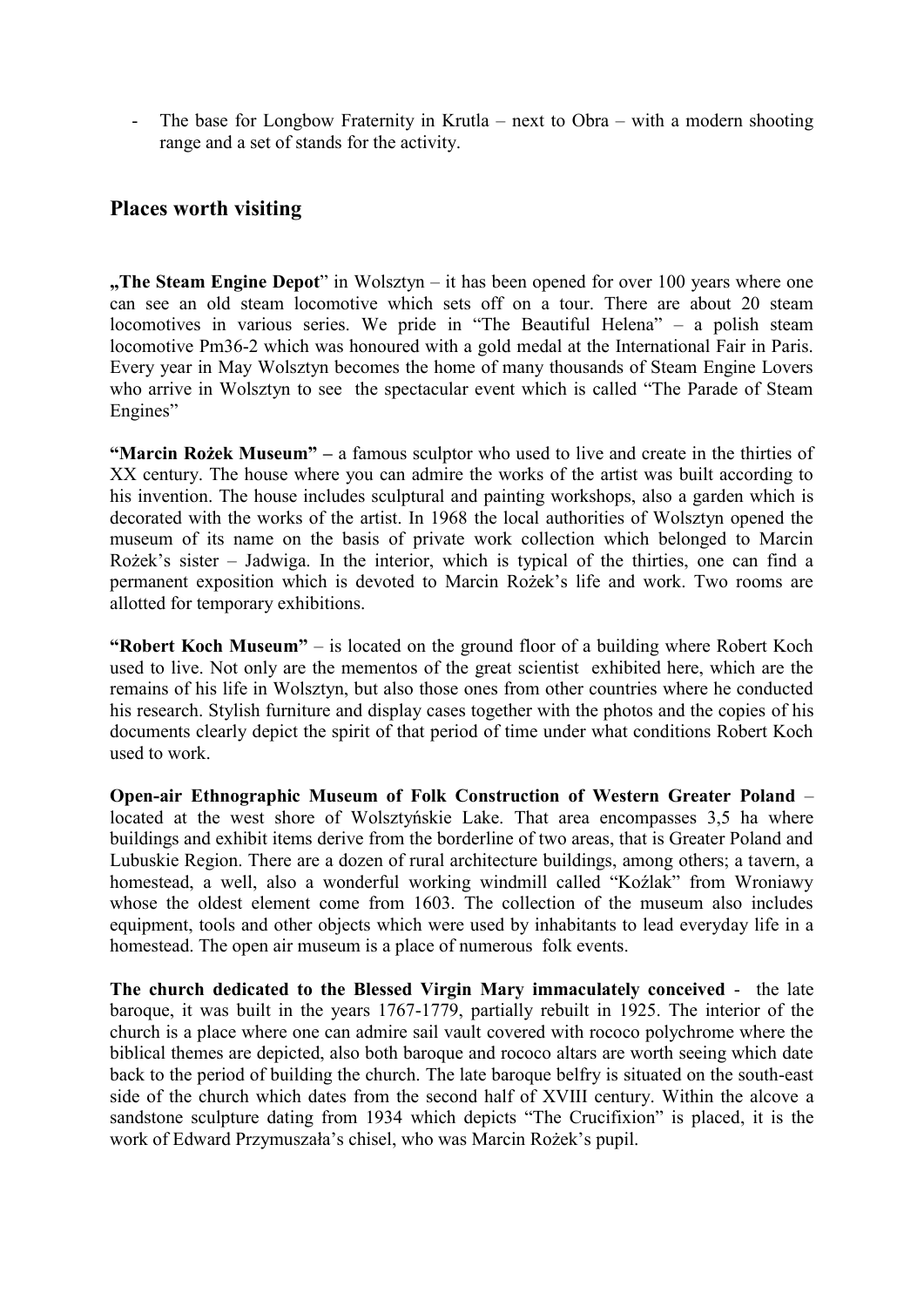**The park** covers the area of 17 ha, located at Wolsztyńskie Lake. Many monumental trees grow here, that is a Japanese maidenhair tree, a Canadian poplar, oaks and beech trees. Visitors' attention attracts a neoclassical palace, which was built by the Mycielski family. The palace was burnt in 1945, then rebuilt in 1960-1962 intended for a tourist house.

**Cistercian Church and Monastery** – there is a monastery complex dating from the XVIII century just a few kilometers from Wolsztyn. In 1926 the monastery was given into the hands of Oblate Missionaries of the Blessed Virgin Mary who intended it for Seminary College. The monastery has been serving as a Seminary up to this day. Visitors can see a baroque church dating from 1722, a crypt where Cistercian monks were buried, Seminary College, Missionary Museum which shows interesting exhibit items from missionary countries, the Treasury, and nearby visitors find a small wooden church of St. Valentine from 1719.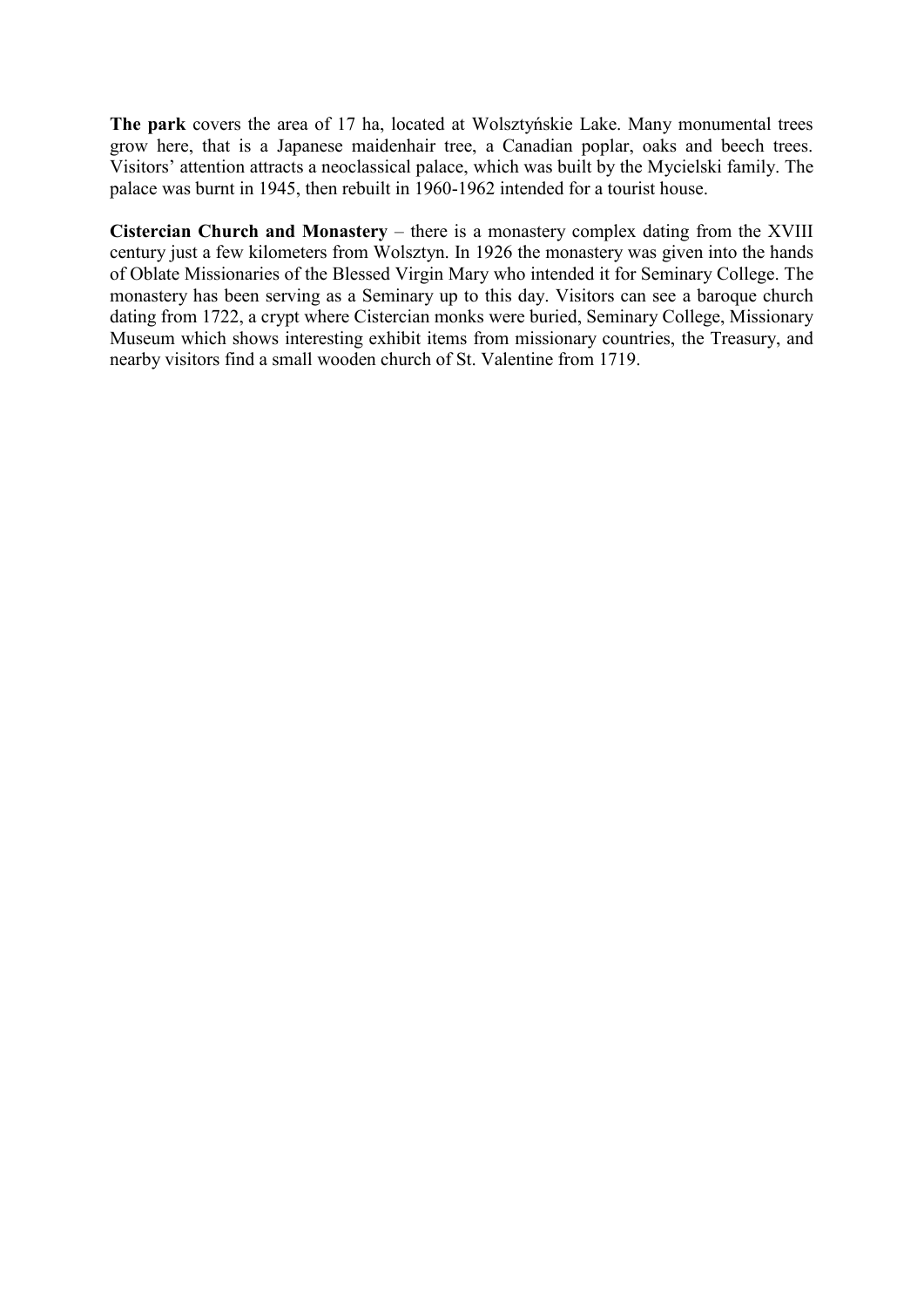# **Tourist accommodation in Wolsztyn district**

| <b>Accommodation</b>                                            | <b>Contact</b>                                                                                                                                          | <b>The</b><br>number of<br>accommod<br>ation<br>places                                           | <b>Catering</b>                                                                              | <b>Parking</b>                          |
|-----------------------------------------------------------------|---------------------------------------------------------------------------------------------------------------------------------------------------------|--------------------------------------------------------------------------------------------------|----------------------------------------------------------------------------------------------|-----------------------------------------|
|                                                                 | <b>Hotels and motels</b>                                                                                                                                |                                                                                                  |                                                                                              |                                         |
| <b>Hotel</b><br>"KAUKASKA"<br>(A. Choroszy,<br>B. Cichy)<br>*** | ul. Poniatowskiego 19<br>64-200 Wolsztyn<br>Tel. +48 68 347 28 52<br>Tel. +48 668 128 287<br>www.kaukaska.pl<br>hotel@kaukaska.pl                       | 50 places                                                                                        | Full board                                                                                   | 40 parking<br>places                    |
| Hotel "ORION"                                                   | ul. Spokojna 23<br>64-200 Wolsztyn<br>Tel +48 68 347 26 27<br>Tel. +48 508 397 031<br>motelorion@interia.pl<br>www.motel-orion.pl                       | 37 places                                                                                        | Full board                                                                                   | 40 parking<br>places                    |
| "HOTEL<br><b>SPORTOWY"</b><br>$\star$                           | <b>Stadion MOSiR</b><br>ul. Bohaterów Bielnika 30<br>64-200 Wolsztyn<br>Tel./fax +48 68 384 33 20<br>www.mosir.wolsztyn.pl<br>mosir@wolsztyn.pl         | 40 places                                                                                        | Meals if<br>requested:<br>breakfast,<br>supper +<br>dinner(if there<br>is a bigger<br>group) | Big enough for<br>guests                |
| Hotel "LEŚNA"                                                   | ul. Jeziorna 9<br>Karpicko<br>64-200 Wolsztyn<br>Tel./fax +48 68 384 24 25<br>www.hotel-lesna.wolsztyn.biz<br>hotel-lesna@hot.pl                        | 63 places                                                                                        | Full board if<br>requested                                                                   | Big enough for<br>guests                |
| <b>Motel</b><br>"MONTANA"                                       | ul. Wczasowa 73<br>Karpicko<br>64-200 Wolsztyn<br>Tel. +48 68 347 15 02<br>Fax +48 68 384 38 51<br>www.motelmontana.pl<br>motel@motelmontana.pl         | 90 places                                                                                        | Full board                                                                                   | 100 parking<br>places, a<br>guarded one |
| <b>Holiday resorts</b>                                          |                                                                                                                                                         |                                                                                                  |                                                                                              |                                         |
| <b>Resort</b><br>"JELONEK"<br>(Krzysztof<br>Haremza)            | ul. Wczasowa 75<br>Karpicko<br>64-200 Wolsztyn<br>Tel. +48 603 364 367<br>Tel/fax do Śremu:<br>+48 61 283 06 42<br>www.jelonek.eu<br>w80dni@pro.onet.pl | 49 holiday<br>cottages<br>(189 places;<br>heating<br>option<br>available)<br>Season:<br>$V - IX$ | Full board                                                                                   | Big enough for<br>guests                |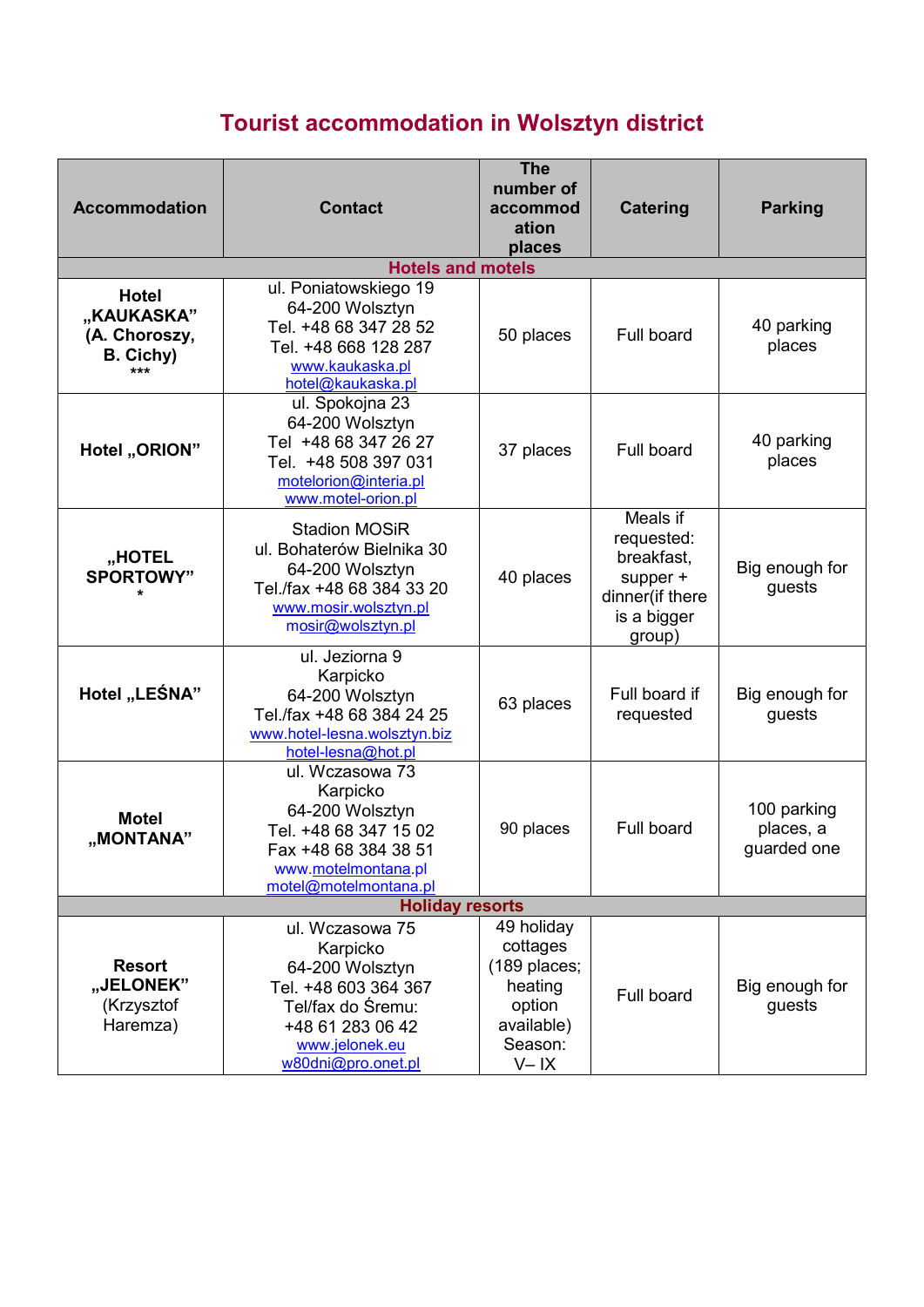| <b>Resort</b><br>"LOTOS"                               | ul. Wczasowa 73<br>Karpicko<br>64-200 Wolsztyn<br>tel.+48 68 347 15 02<br>tel.+48 602 274 822<br>www.motelmontana.pl<br>motel@motelmontana.pl            | 24 holiday<br>cottages,<br>triple or<br>four-person<br>(90 places,<br>heating<br>option<br>available)<br>Season:<br>$IV - X$ | Full board                          | Big enough for<br>guests      |
|--------------------------------------------------------|----------------------------------------------------------------------------------------------------------------------------------------------------------|------------------------------------------------------------------------------------------------------------------------------|-------------------------------------|-------------------------------|
| <b>Resort</b><br>"U Karola"                            | ul. Wczasowa 77<br>Karpicko<br>64-200 Wolsztyna<br>Tel. +48 68 346 81 19<br>Tel: +48 504 003 048<br>www.ukarola.wolsztyn.biz<br>ukarola@wolsztyn.biz     | 112 places<br>(28 cottages<br>with heating<br>option)<br>Season:<br>$IV - X$                                                 | Full board<br>(at bigger<br>groups) | Big enough for<br>guests      |
| <b>Recreation and</b><br>training resort<br>"Karpicko" | Ul. Wczasowa 78<br>Karpicko<br>Tel. +48 68 347 15 02<br>Tel. +48 518 023 301<br>www.karpicko.com.pl<br>motel@motelmontana.pl                             | $45$ places $-$<br>Available all<br>year round                                                                               | Full board                          | Big enough for<br>guests      |
| <b>Recreation resort</b><br>"Wielkopolska"             | Rudno 12<br>64-224 Świętno<br>tel.+48 68 384 13 25<br>tel. 605 253 140<br>www.rudno.webpark.pl<br>osrodekwielkopolska@gmail.com                          | 170 places                                                                                                                   | Full board                          | Big enough for<br>guests      |
| <b>Holiday cottages</b><br>"Amigo" Wilcze              | Wilcze 6<br>64-224 Świętno<br>tel. +48 609 480 902<br>www.amigo-wczasy.pl/<br>(from 1st May to 1st October)                                              | 90 places,<br>(19 cottages<br>with heating<br>option)                                                                        |                                     | Fenced and<br>lighted parking |
|                                                        | <b>Others</b>                                                                                                                                            |                                                                                                                              |                                     |                               |
| Mini boarding<br>house<br>"U Niny"                     | ul. Parkowa 1<br>64-200 Wolsztyn<br>Tel./fax +48 68 384 23 68<br>Mobile: 691 350 918<br>http://turystyka-uniny.pl                                        | 6-7 places                                                                                                                   |                                     |                               |
| <b>Boarding house</b><br>"SIODŁO"                      | ul. Powstańców Wlkp. 9B<br>Wilcze<br>64-224 Świętno<br>tel. +48 68 347 75 15<br>tel. +48 606 43 83 42<br>www.siodlo.com.pl<br>e-mail: info@siodlo.com.pl | 98 places                                                                                                                    | Full board                          | Big enough for<br>guests      |
| <b>Boarding house</b><br>"Zielona<br>Prowansja"        | ul. Wodna 1<br>64-200 Wolsztyn<br>Tel.+48 508 015 614<br>Tel.+48 509 398 074<br>manager@zielonaprowansja.pl<br>www.zielonaprowansja.pl                   | 27 places                                                                                                                    | <b>Full board</b>                   | Big enough for<br>guests      |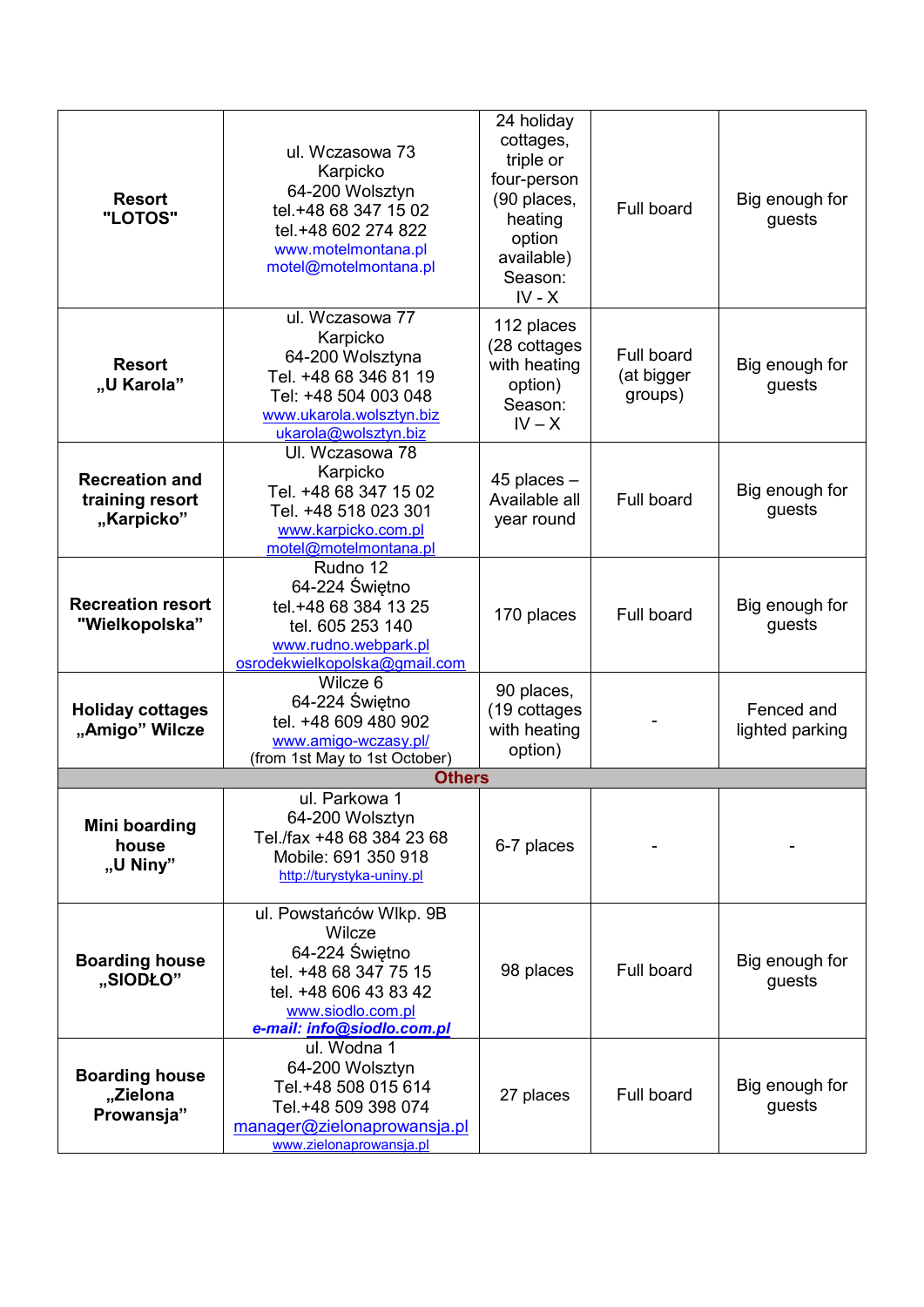| At "Morskim<br>Okiem"                                                                                               | Nowy Młyn<br>Chorzemin 93a<br>64-200 Wolsztyn<br>Tel. +48 68 346 80 46<br>Mobile: +48 510 867 756<br>acblue@hotmail.com.pl<br>info@nowymłyn.com.pl | 8 places                                        | <b>Breakfast if</b><br>requested                      | Big enough for<br>guests |
|---------------------------------------------------------------------------------------------------------------------|----------------------------------------------------------------------------------------------------------------------------------------------------|-------------------------------------------------|-------------------------------------------------------|--------------------------|
| <b>Accommodation</b><br>by the engine<br>house                                                                      | ul. Fabryczna 1<br>64-200 Wolsztyn<br>Tel. +48 663 294 664<br>Tel. +48 506 985 166                                                                 | 15 places                                       |                                                       | Big enough for<br>guests |
| <b>Apartments</b>                                                                                                   | Wilcze 9                                                                                                                                           | 40 places                                       | Equipped                                              | Big enough for           |
| <b>Drzewosfera</b>                                                                                                  | 64-224 Świętno<br><b>CAMPSITES</b>                                                                                                                 |                                                 | kitchen                                               | guests                   |
| A tent site<br>at recreation<br>resort<br>"Wielkopolska"<br>(for organized<br>groups)                               | Rudno 12<br>64-224 Świętno<br>Tel. +48 68 384 13 25<br>605 253 140<br>orwielkopolska@wp.pl                                                         | 100 people                                      | Full board                                            | Big enough for<br>guests |
| <b>Camping number</b><br>50 "Ustronie"<br>in Karpicko<br>***                                                        | ul. Jeziorna 1 Karpicko<br>64-200 Wolsztyn<br>Tel. 668 603 935<br>www.camping.wolsztyn.pl<br>camping@wolsztyn.pl                                   | 200 people                                      | Nearby a<br>restaurant in<br>"Leśna" and<br>"Montana" | Big enough for<br>guests |
|                                                                                                                     | <b>NOCLEGI POZA GMINĄ WOLSZTYN</b>                                                                                                                 |                                                 |                                                       |                          |
| <b>Holiday Hause</b><br><b>JolieFolie</b><br>(9 km from<br><b>Wolsztyn)</b>                                         | Błońsko 8<br>62-067 Rakoniewice<br>Tel. +48 601 395 368                                                                                            | 8 places                                        | Equipped<br>kitchen                                   | Big enough for<br>guests |
| "Wrzos"<br>(at Kuźnickie<br>Lake - about 18<br>km from<br><b>Wolsztyn)</b><br>From IV-X                             | Boruja 107<br>64-212 Siedlec<br>Tel. +48 510 127 797<br>www.wrzosboruja.pl                                                                         | 72 places<br>$(14$ rooms)<br>without<br>heating | Equipped<br>kitchen                                   | Big enough for<br>guests |
| <b>Agritourism farm</b><br><b>Sielankowa</b><br><b>Zagroda Pod</b><br><b>Modrzewiem</b><br>(19 km from<br>Wolsztyn) | Grójec mały 2<br>64-214 Chobienice<br>Tel. + 48 68 384 44 21<br>Tel. +48 505899 944<br>www.sielankowazagroda.pl                                    | 15 places                                       | Equipped<br>kitchen                                   | Big enough for<br>guests |
| Pela-Wacek<br><b>Boruja</b><br>(18km from<br>Wolsztyn)                                                              | Boruja 43<br>64-232 Tuchorza<br>Tel. +48 502 659 470<br>www.boruja.eu                                                                              | $14 - 15$<br>places                             | Equipped<br>kitchen                                   | Big enough for<br>guests |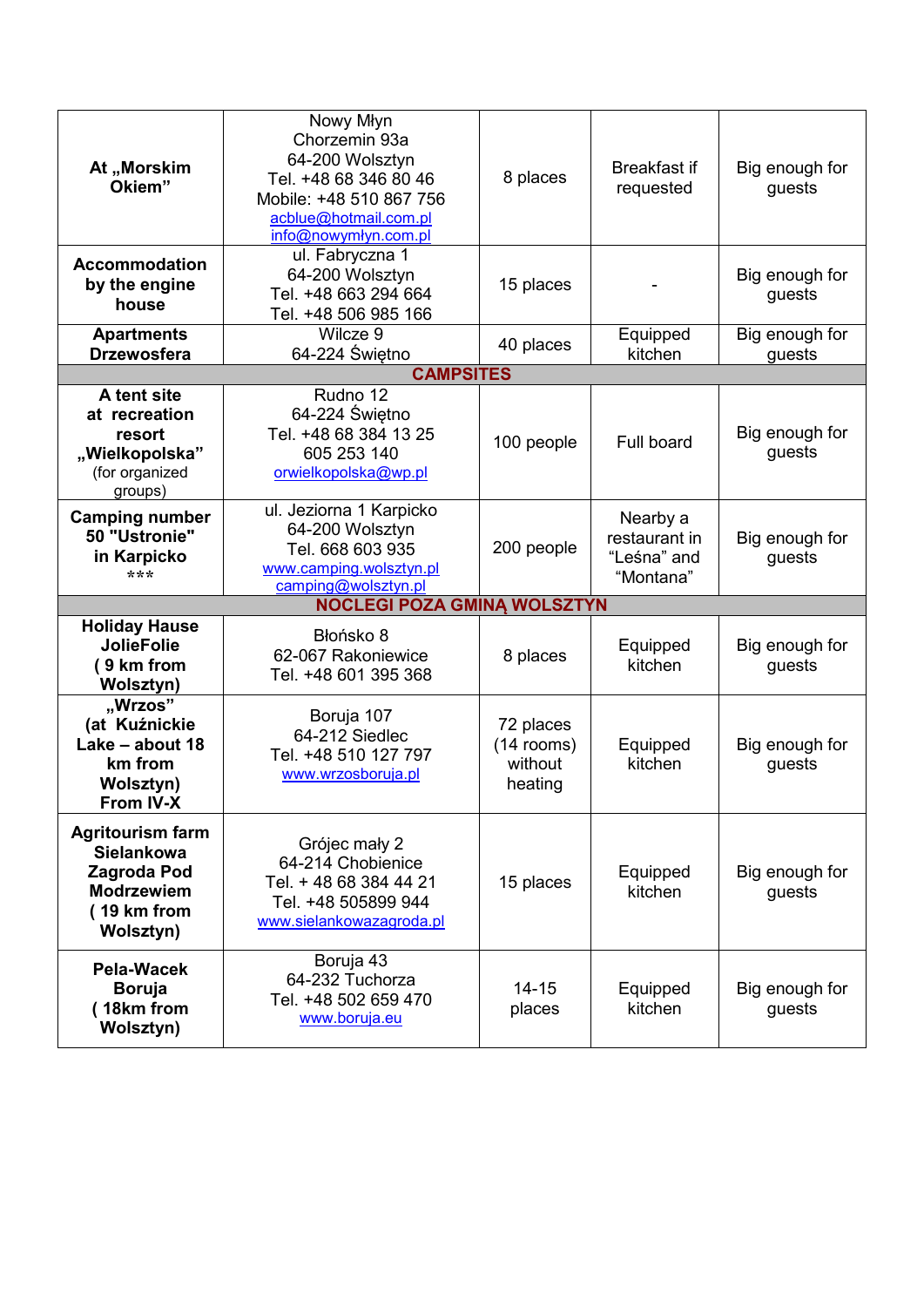## **Catering places in Wolsztyn district**

| <b>Restauracje</b>                                      |                                                                                                                                                              |                                                                                              |                                        |  |  |  |
|---------------------------------------------------------|--------------------------------------------------------------------------------------------------------------------------------------------------------------|----------------------------------------------------------------------------------------------|----------------------------------------|--|--|--|
| <b>Restaurant house</b><br>"EUROPA"<br>(D. T. Karwatka) | ul. R. Kocha 44,<br>64-200 Wolsztyn<br>tel. + 48 68 384 25 47<br>dtek.europa@gmail.com<br>http://bistro-europa.eu                                            | Monday - Sunday: 10:00 - 24:00                                                               | 50 places                              |  |  |  |
| Galeria Europejskich<br>Przysmaków                      | ul. Doktora Kocha 45<br>64-200 Wolsztyn<br>Tel. +48 881 531 532<br>mk.restauracjagaleria@gmail.co<br>$\underline{\mathsf{m}}$                                | Moday-Sunday: 11:00 - 22:00                                                                  | 180<br>places                          |  |  |  |
| "KAUKASKA"                                              | ul. Poniatowskiego 19<br>64-200 Wolsztyn<br>tel. + 68 347 28 52<br>tel. +48 668 128 287<br>www.kaukaska.pl<br>hotel@kaukaska.pl                              | Monday - Sunday 08:00-23:00                                                                  | 180<br>places                          |  |  |  |
| Zielona Prowansja                                       | ul. Wodna 1<br>64-200 Wolsztyn<br>Tel. 068 347 15 44<br>tel. 508 015 624<br>www.zielonaprowansja.pl                                                          | Monday-Thursday: 12:00 - 22:00<br>Friday-Saturday: 12:00 - 23:00<br>Sunday:<br>12:00 - 22:00 | 100<br>places<br>(in<br>summer<br>120) |  |  |  |
| "SIELANKA"                                              | ul. Żeromskiego 16<br>64-200 Wolsztyn<br>tel.+48 791 577 670                                                                                                 | Monday - Sunday: 12:00 - 19:00                                                               | 80 places                              |  |  |  |
| "LEŚNA"                                                 | ul. Jeziorna 9, Karpicko<br>64-200 Wolsztyn<br>tel. + 48 68 384 24 25<br>tel. +48 798 699 766<br>hotel-lesna@hot.pl<br>www.lesna.wolsztyn.bis.pl             | Monday - Sunday: 08:00 - 20:00<br>(flexible hours)                                           | 120-170<br>Max. 220                    |  |  |  |
| "ORION"                                                 | ul. Spokojna 23<br>64-200 Wolsztyn<br>tel. 068 347 26 27<br>motelorion@interia.pl<br>www.motel-orion.pl                                                      | Monday - Sunday:08:00 - 23:00                                                                | Max. 120                               |  |  |  |
| "MONTANA"                                               | ul. Wczasowa 73 Karpicko<br>64-200 Wolsztyn<br>tel. 068 347 15 02<br>motel@motelmontana.pl<br>www.motelmontana.pl                                            | Monday - Sunday: 07:00 - 23:00                                                               | 170<br>places                          |  |  |  |
| <b>Restaurant</b><br><b>LOCOMOTIVA</b>                  | Ul. 5 Stycznia 33<br>64-200 Wolsztyn<br>(entrance at the lake)<br>tel.+48 512 737 670<br>kontakt@restauracjalocomotiva.pl<br>http://restauracjalocomotiva.pl | Monday - Sunday 12:00 - 23:00                                                                | 50 places<br>(in<br>summer<br>100)     |  |  |  |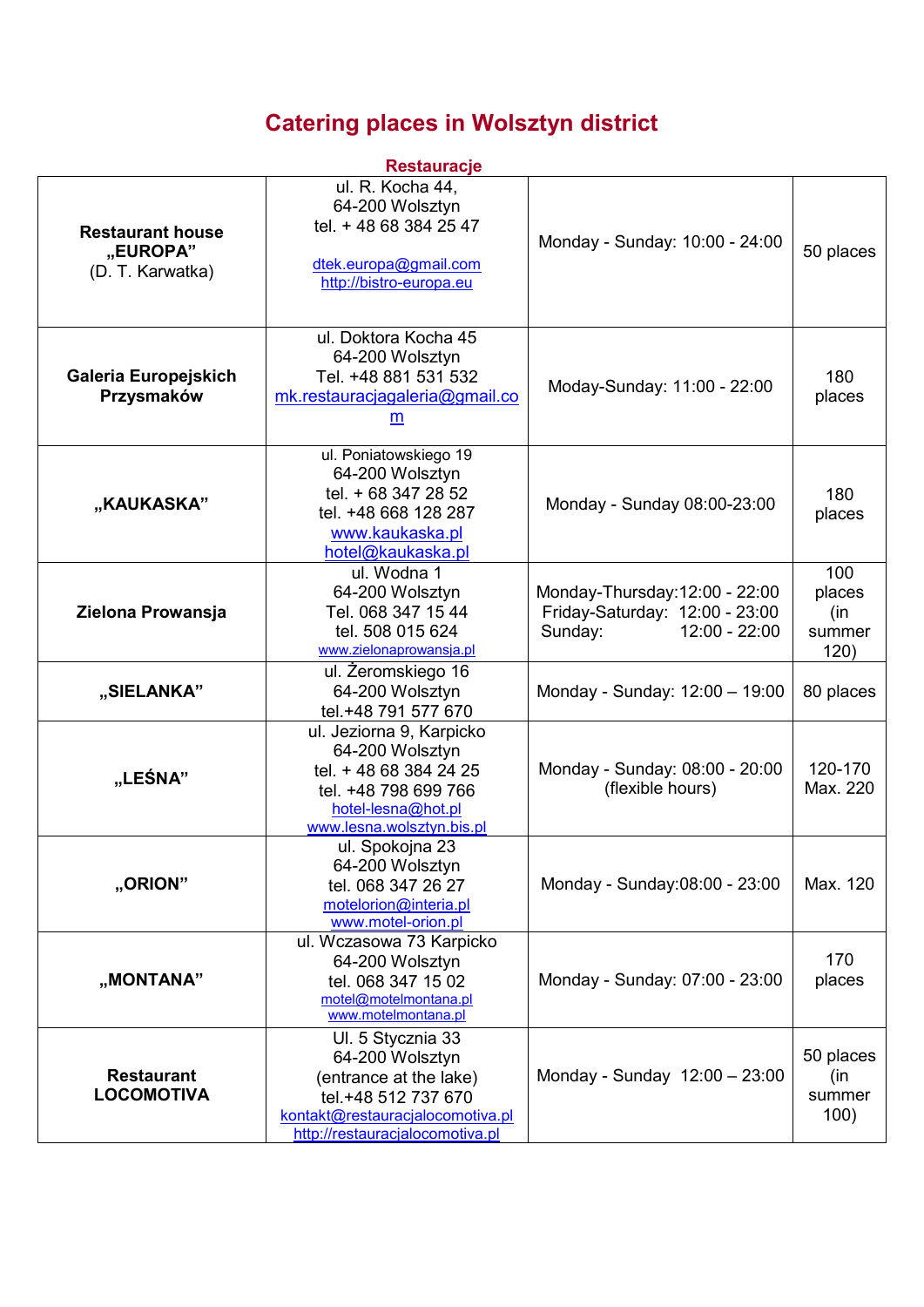| <b>Cengiz Baba</b><br><b>Turkish restaurant</b> | ul. 5 Stycznia 64<br>64-200 Wolsztyn<br>tel. +48 68 347 39 66                                | Monday closed<br>Tusday-Thursday 11:00 - 21:00<br>Sunday: 12:00 - 21:00                                                   | 30 places |
|-------------------------------------------------|----------------------------------------------------------------------------------------------|---------------------------------------------------------------------------------------------------------------------------|-----------|
| Restauracja & Pub<br>"PIWNICZNA"                | ul. 5 Stycznia 56<br>64-200 Wolsztyn<br>tel. + 48 603 852 133<br>www.restauracjapiwniczna.pl | Monday:<br>13:00 - 22:00<br>Tuesday-Thursday 11:00 - 22:00<br>Friday- Saturday: 11:00 - 02:00<br>Sunday:<br>11:00 - 22:00 | 40 places |
| Bistro "Cromca"                                 | ul. Kusocińskiego 5<br>64-200 Wolsztyn<br>tel. +48 661 950 552<br>www.cromcabistro.pl        | Monday - Friday 11:00 - 18:00<br>Saturday - Sunday 12:00 - 18:00                                                          | 60 places |

| Bars, pubs, clubs:      |                           |                                       |                |  |
|-------------------------|---------------------------|---------------------------------------|----------------|--|
|                         | ul. Rynek 2a              | Monday - Thursday: 12:00 - 23:00      |                |  |
| "POWOZOWNIA"            | 64-200 Wolsztyn           | $12:00 - 24:00$<br>Friday - Saturday: | 45             |  |
|                         | tel. 068 347 26 87        | $12:00 - 23:00$<br>Sunday:            | places         |  |
|                         | www.powozownia.com.pl     |                                       |                |  |
|                         | kontakt@powozownia.com.pl |                                       |                |  |
| <b>Pizzeria</b>         | ul. Poznańska 33          | Monday - Thursday: 11:00 - 23:00      | 170 places     |  |
| "PICO BELLO"            | 64-200 Wolsztyn           | Friday - Sunday:<br>$11:00 - 24:00$   | $(a room + a)$ |  |
| <b>Jarosław Gessner</b> | tel. 068 347 25 30        |                                       | garden)        |  |
| Pizzeria "PICO          | Berzyna 83                | Monday - Thursday: 09:00 - 23:00      | 70 places +    |  |
| BELLO on the way"       | 64-200 Wolsztyn           | Friday - Sunday:<br>$09:00 - 24:00$   | in summer $-$  |  |
| <b>Jarosław Gessner</b> | tel. 068 347 00 99        |                                       | a garden       |  |
|                         |                           | Monday closed                         |                |  |
|                         | ul. Garbarska 9           | Tusday-Thursday: 13:00 - 22:00        | 30 places      |  |
| "Galeria pizzy"         | 64-200 Wolsztyn           | Friday - Saturday: 13:00 - 23:00      | (in summer     |  |
|                         | tel. +48 791 698 721      | Sunday: 13:00 - 22:00                 | 62)            |  |
|                         |                           |                                       |                |  |
|                         |                           |                                       |                |  |
|                         | ul. Kusocińskiego 13      |                                       |                |  |
| "SHOGUN"                | 64-200 Wolsztyn           | Monday - Saunday: 11.30 - 23.00       | 70 places      |  |
|                         | tel. 068 347 21 37        |                                       |                |  |
|                         | ul. Poznańska 1           |                                       | About 50       |  |
| Pizzeria "Mafia"        | 64-200 Wolsztyn           | Monday - Saturday: 11:00 - 23:00      | places + a     |  |
|                         | tel. + 48 68 347 22 55    | Sunday: 12:00 - 22:00                 | garden in      |  |
|                         | www.mafiawolsztyn.pl      |                                       | summer         |  |
| "MINI BAR"              | ul. Drzymały              | Monday - Friday: 09.00 - 17.00        | 24 places +    |  |
| Fish and chip shop      | 64-200 Wolsztyn           | Saturday: 09:00 - 14.00               | 18 seats       |  |
| (Choroszy)              | Tel. 068 384 54 12        |                                       | outside        |  |
|                         | ul. Doktora Kocha 17      | Monday - Friday: 08:00 - 16:00        | 20 places      |  |
| <b>LUNCH BOX</b>        | 64-200 Wolsztyn           | Sunday: 10:00 - 14:00                 | $+20$ in       |  |
|                         | tel. +48 68 381 79 98     |                                       | sumemr -       |  |
|                         |                           |                                       | garden         |  |
| <b>Kebab</b>            | ul. 5 Stycznia 9          | Monday - Saturday: 11:00 - 20:00      |                |  |
| <b>ALIMI</b>            | 64-200 Wolsztyn           | Sunday closed                         | 14 places      |  |
|                         | tel. +48 503 534 092      |                                       |                |  |
| <b>Kebab</b>            | ul. Krótka 3/2            |                                       |                |  |
| <b>PIRAMIDA</b>         | 64-200 Wolsztyn           | Monday - Sunday: 11:00 - 22:00        | 14 places      |  |
|                         | tel. +48 530 175 002      |                                       |                |  |